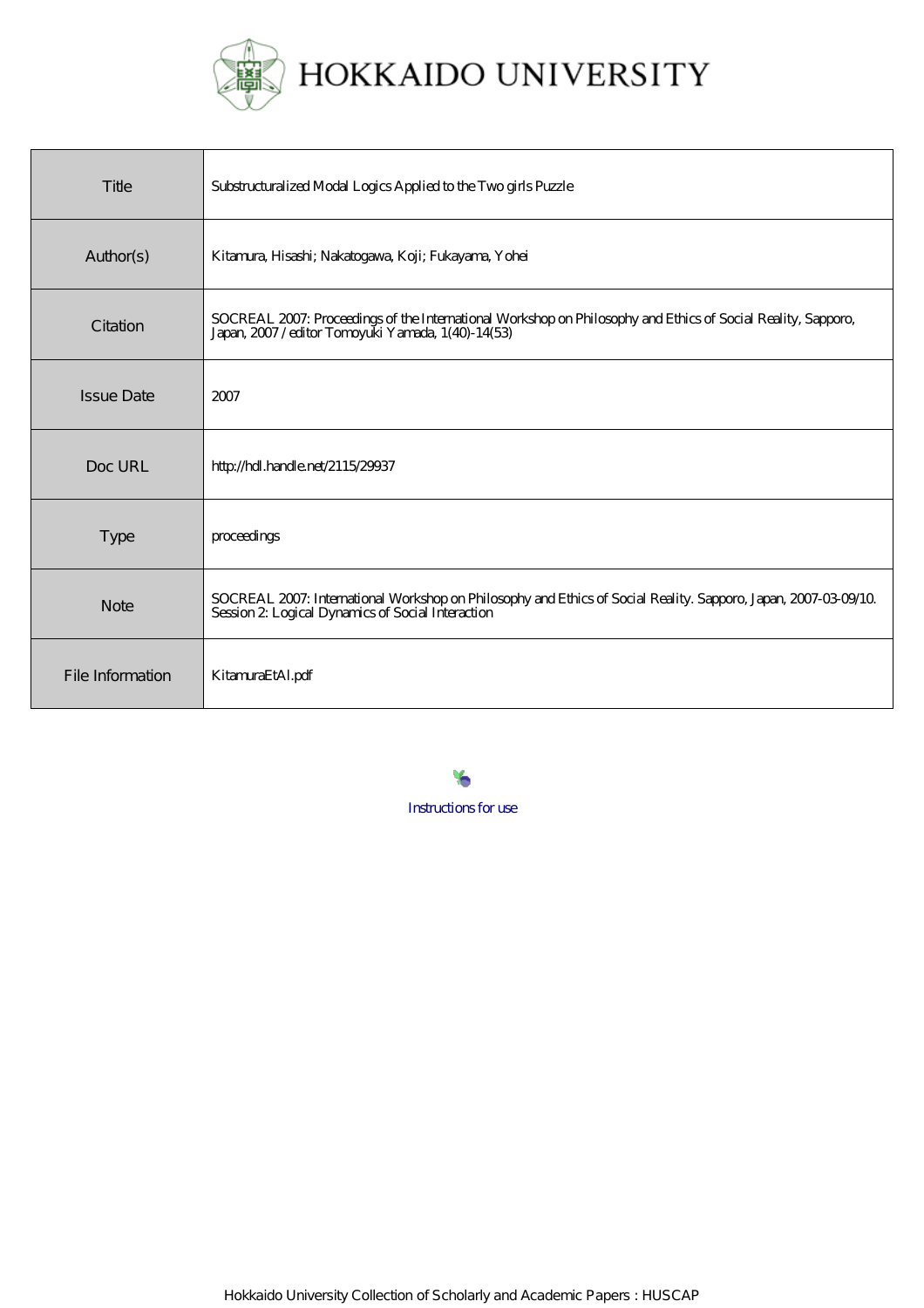# Substructuralized modal logics applied to the two wise girls puzzle

### Hisashi KITAMURA Koji NAKATOGAWA Yohei FUKAYAMA*<sup>∗</sup>*

# **1 Introduction**

In this paper, we will discuss the relation of substructural logics to a logical puzzle called "the two wise girls puzzle" that is presented in Yasugi and Oda [8] . In our ordinary life, we often expand our own beliefs by hearing the utterances expressing some beliefs, and make some inference by use of them. This puzzle focuses on the situation in which the beliefs of several agents influence one another in this way. Using an inference system, Yasugi et al. formulate the inference involving the beliefs held by the agents of the puzzle in question, and discuss the solvability of the puzzle. To begin with, we will review the puzzle and an outline of Yasugi et al's approach to it. Next, we will introduce a system of substructural logics and show that there is a doubtful point to the solvability of the puzzle in the system. Moreover, we will say that there are several candidates for the expression of the modal axiom. We will assume that the readers are familiar with the sequent calculus **LK**.

# **2 "The two wise girls puzzle"**

We will explain the basic setting of the puzzle in question. There are three persons, and we call two of them "agent1" and "agent2." Suppose that agent1 and agent2 are aligned in the same direction and that agent2 is located in front of agent1. Therefore, agent1 can see agent2 and agent2 cannot see agent1, but agent2 can listen to the agent1's voice if agent1 says something. Suppose further that these two agents wear their hats. In this case, neither

*<sup>∗</sup>*Department of Philosophy, Hokkaido University, Sapporo, Japan.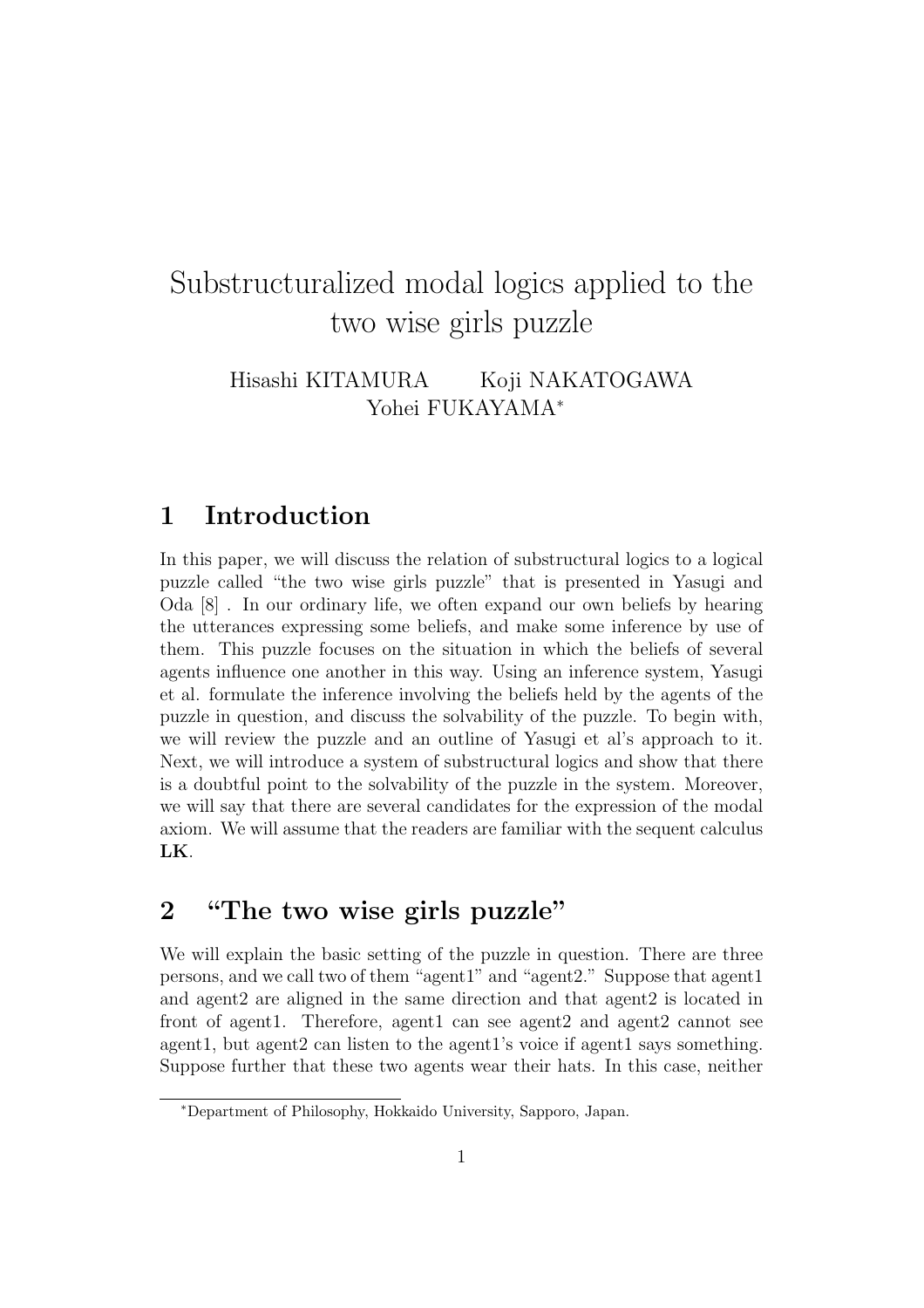knows the color of the hat of agent2, but the location of these two agents enables agent1 to know the color of her hat. Agent2 wears a white hat but the color of the agent1's hat is not questioned. The observer, who is different from agent1 and agent2, tells the agents that at least one agent wears a white hat. The observer says to agent1, "Do you know if your hat is white?" Then agent1 answers "No! I don't know." After that, the observer asks the agent2 the same question, and then agent2 answers "Yes, I know." If agent2 reaches the correct conclusion, that is, is able to know that she herself wears a white hat, what inference makes her obtain the conclusion in question?



Yasugi and Oda formulated this situation by use of an inference system and explained the question of why agent2 reached the correct conclusion. Their system is the sequent calculus based on a modal propositional logic and is called **KD4<sup>2</sup>** . In addition to the usual logical symbols of propositional logics, this contains the modal operators  $B_1$  and  $B_2$ , which are used to express the belief of agent1 and agent2, respectively. Moreover, **KD4<sup>2</sup>** contains the propositional constant  $1W$  which means the proposition that agent1 wears a white hat and the propositional constant 2*W* which means the proposition that agent2 wears a white hat.

The axioms are not different from the ones of the sequent calculus **LK**. As for inference rules, the following two inferences rules  $(B_1 \rightarrow B_1)$  and  $(B_2 \rightarrow B_2)$  are added to the ones of the inference system  $LK^1$ .

$$
\frac{\Gamma, B_i \Gamma' \to \Delta}{B_i \Gamma, B_i \Gamma' \to B_i \Delta} (B_i \to B_i) \quad (i = 1, 2)
$$

<sup>1</sup>Yasugi and Oda's system does not contain the rules of exchange and contraction in an explicit way. However, since they define the sequent not as the form "the list of formulae *→* the list of formulae" but as the form "the set of formulae *→* the set of formulae" [8, p. 148] , it would be appropriate to regard the rules as implicitly presupposed. In this paper, when we introduce the system **CFLeKD4<sup>2</sup>** , we define the sequent as the form "the sequence of formulae *→* the sequence of formulae."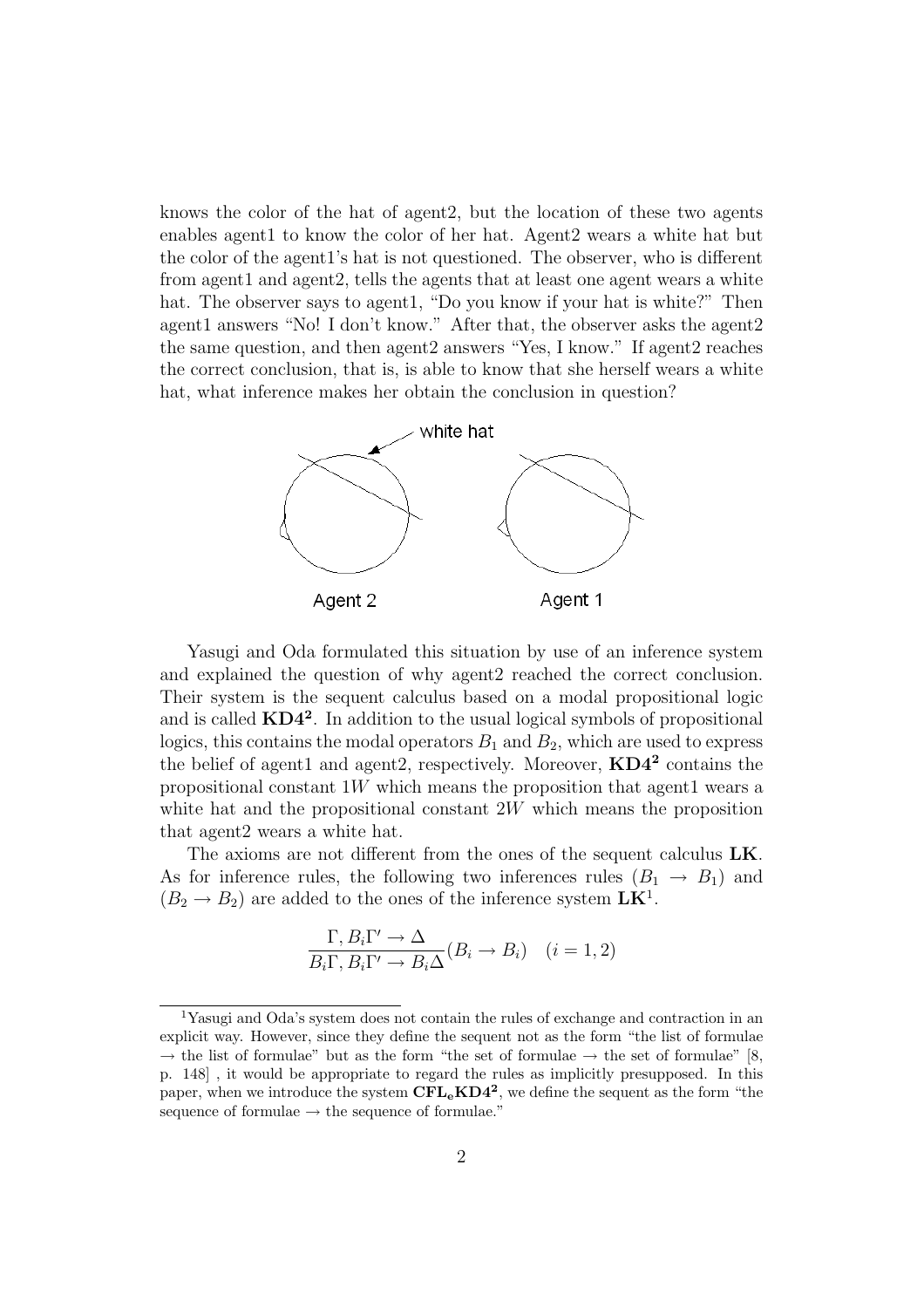Here each of the symbols  $\Gamma$ ,  $\Gamma'$  and  $\Delta$  denotes the set of logical formulae, and  $\Delta$  has at most one element. In addition,  $B_i \Gamma = \{B_i(A) | A \in \Gamma\}$  (*i* = 1, 2).

These rules are introduced as alternatives of the axioms involving the modal operators **K**, **D** and **4**. When one defines the sequent calculus of modal logics, these three axioms are often introduced as the following form of inference rules:

$$
\frac{\Gamma \to A}{B_i \Gamma \to B_i(A)} (B_i - \mathbf{K}) \quad \frac{\Gamma \to}{B_i \Gamma \to} (B_i - \mathbf{D}) \quad \frac{B_i \Gamma \to A}{B_i \Gamma \to B_i(A)} (B_i - 4) \quad (i = 1, 2)
$$

These correspond to the axioms  $\mathbf{K}$ ,  $\mathbf{D}$  and  $\mathbf{4}$ , respectively<sup>2</sup>. In fact, when  $\Gamma' = \emptyset$  and  $\Delta \neq \emptyset$ ,  $(B_i \to B_i)$  is  $(B_i \text{-} K)$ , and when  $\Gamma' = \Delta = \emptyset$ ,  $(B_i \to B_i)$ is  $(B_i \text{-} \mathbf{D})$ , and when  $\Gamma = \emptyset$  and  $\Delta \neq \emptyset$ ,  $(B_i \rightarrow B_i)$  is  $(B_i \text{-} \mathbf{4})$ . Conversely we can show that  $(B_i \to B_i)$  holds by use of  $(B_i \text{-} \mathbf{D})$  and  $(B_i \text{-} \mathbf{4})$  when  $\Delta = \emptyset$ , and by use of  $(B_i$ **-K**) and  $(B_i$ **-4**) when  $\Delta \neq \emptyset$ .

By the use of the modal operators  $B_1$  and  $B_2$ , they described the sets of sentences expressing the beliefs held by agent1 and agent2. They described  $\Gamma_1$  the set of sentences denoting beliefs held by agent1 as follows.

$$
\Gamma_1 = \{ B_1(1W \vee 2W), B_1(2W) \}
$$

Here  $B_1(1W \vee 2W)$  is the belief held by agent1 when she hears the observer's utterance that at least one agent wears a white hat while  $B_1(2W)$  is the belief held by agent1 when she looks at the back of agent2. In contrast, since the agent2's belief changes as agent2 hears the agent1's utterance, they described the situations before and after this change. They described  $\Gamma_2$  the set of sentences denoting beliefs held by agent2 before she hears the agent1's utterance as follows:

$$
\Gamma_2 = \left\{ \begin{matrix} B_2(1W \vee 2W), B_2(B_1(1W \vee 2W)), \\ B_2(2W \supset B_1(2W)), B_2(\neg 2W \supset B_1(\neg 2W)) \end{matrix} \right\}
$$

 $B_2(2W \supset B_1(2W))$  and  $B_2(\neg 2W \supset B_1(\neg 2W))$  are the beliefs obtained by agent2 when she considers the location of agent1 and herself. Moreover, they described  $\Gamma_2'$  the set of sentences denoting beliefs held by agent2 after she hears the agent1's utterance as follows:

$$
\Gamma_2' = \Gamma_2 \cup \{B_2(\neg B_1(2W))\}
$$

<sup>&</sup>lt;sup>2</sup>Strictly speaking,  $(B_i$ **-K**) corresponds to what is brought by combining  $B_i(A \supset B) \supset$  $(B_i(A) \supset B_i(B))$  with the necessitation  $A \supset B_i(A)$ . Using  $(B_i$ -**K**), we can show that  $(B_i$ **-D**) corresponds to the axiom **D**, that is  $B_i(A) \supset \neg B_i(\neg A)$ . In the same way, using  $(B_i - K)$ , we can show that  $(B_i - 4)$  corresponds to the axiom 4, that is  $B_i(A) \supset B_i(B_i(A))$ .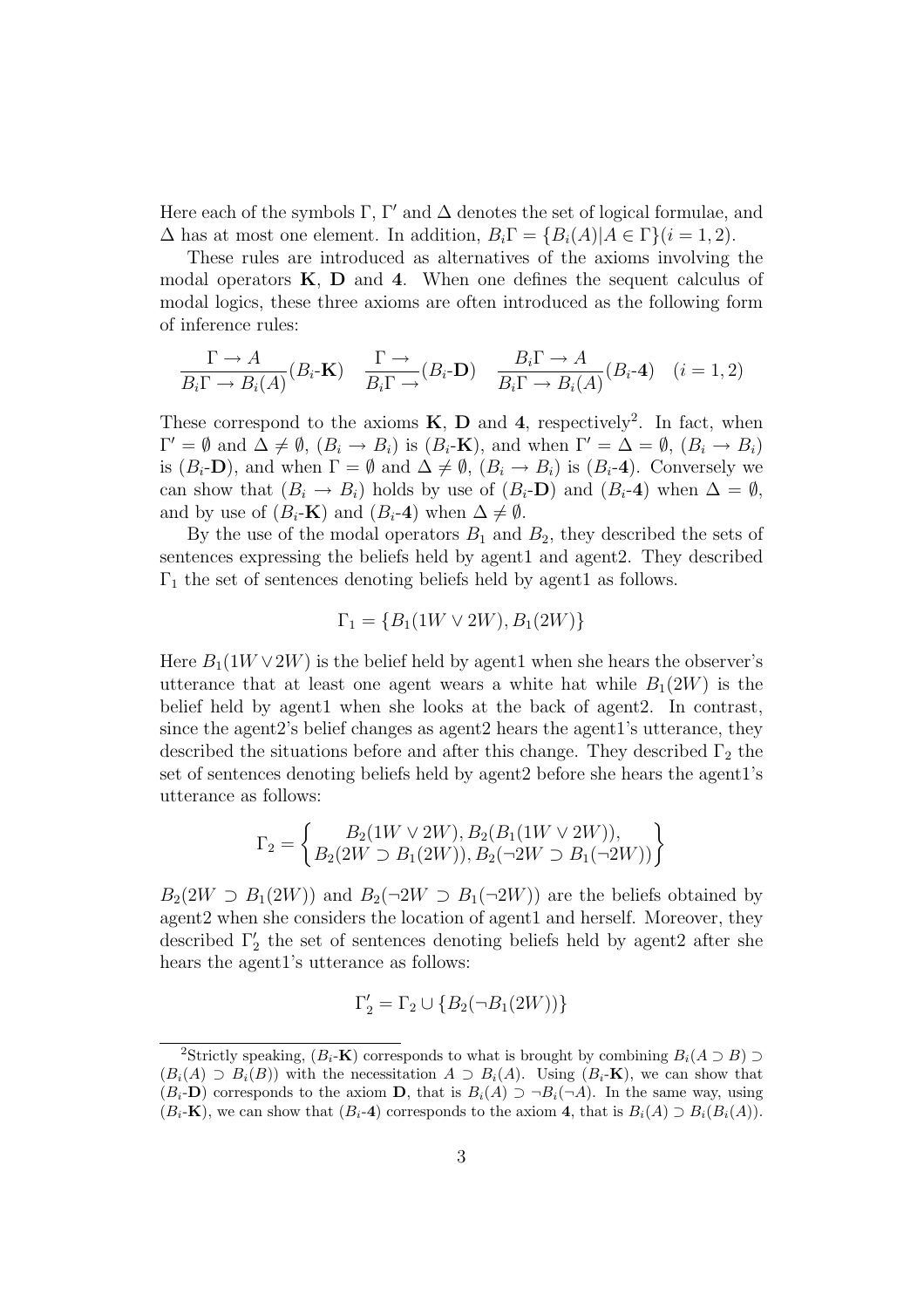$\Gamma'_2$  is an extension of  $\Gamma_2$ .  $B_2(\neg B_1(2W))$  is the belief obtained by agent2 when she hears the agent1's answer to the observer, "No, I don't know."

In the following we note the results obtained on the basis of what we have prepared.

- (a)  $\Gamma_1 \not\vdash B_1(1W)$
- (b)  $\Gamma_1 \not\vdash B_1(\neg 1W)$
- (c)  $\Gamma'_2 \vdash B_2(2W)$
- (d)  $\Gamma_2 \not\vdash B_2(2W)$

(a) and (b) show that agent2 does not know whether or not she wears a white hat. This justifies the agent1's answer to the observer, "No, I don't know." (c) and (d) show that agent2 knows that she wears a white hat after she hears the agent1's answer, and that agent2 does not know this until she hears the agent1's answer. The original problem is to show that (c) holds, that is, to show the inference process in which agent2 reaches the correct conclusion. In order to show that (c) holds, Yasugi and Oda presented a procedure to describe the proof figure of the sequent  $\Gamma'_2 \to B_2(2W)$ . In the later section, we will present a more well-organized proof figure than the one obtained on the basis of this procedure, and use the former for further discussion.

## **3 Our substructural logic-based approach**

Yasugi and Oda's approach was to describe the agent2's inference, using the proof system of modal logics on the basis of the sequent calculus **LK**. In contrast, we will take up a somewhat weaker system than Yasugi and Oda's one, and examine whether or not their result carries over to our adopted system.

The general method for weakening the inference system of modal logics is to change or eliminate the axioms or the inference rules concerning the modal operators in question. Since Yasugi and Oda's system is a variant of the modal logic **KD4**, it would be possible to examine whether or not we obtain the same result, by use of weaker systems **KD** and **K4** than this system or of the systems between each of these two and **KD4**. However, such a restriction would make the connection between the behavior of modal operators and the notion of belief loose. The first reason is that the axiom **D** which asserts that no one holds the contradictory belief can be understood as a postulate to construct a logic for belief. The second reason is that it is natural to posit the axiom **4** which asserts that each one has the ability in which when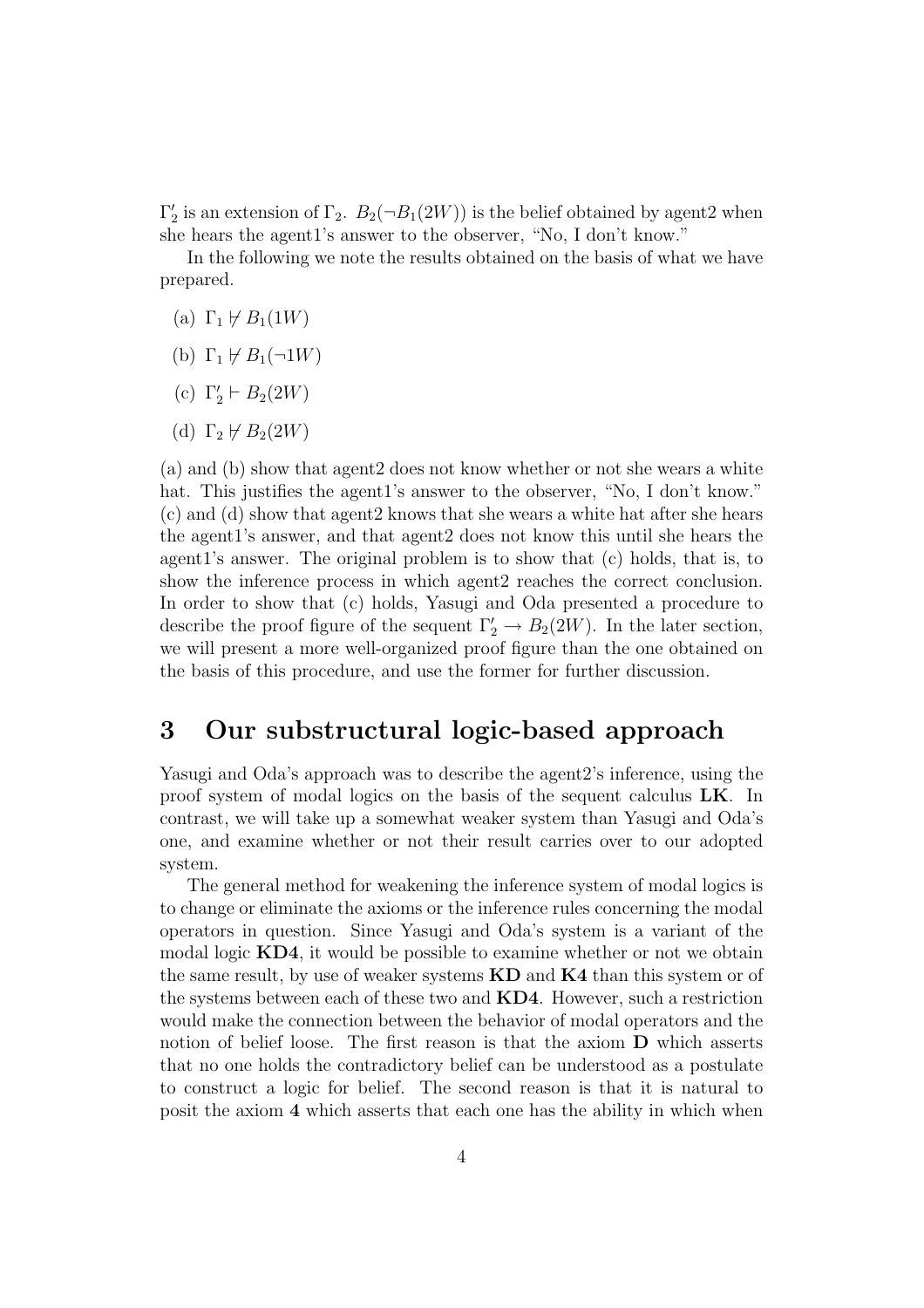one consider something, one can think of the relevant consideration itself. Rather, we will not control the inference rules governing the behavior of modal operators, but we will obtain a weaker proof system by restricting the inference rules concerning the structure.

# **3.1 Substructural modal logic** *CF LeKD*4 2

The system we adopt is **CFLeKD4<sup>2</sup>** , the Classical Full Lambek culculus with exchange rules and the modal axioms  $\mathbf{K}, \mathbf{D}$  and 4 about 2 modal operators<sup>3</sup>. We obtain this system by eliminating the weakening and contraction rules from the set of the structural inference rules of the sequent calculus **LK**, and instead by introducing the propositional constants and the logical connectives and adding the axioms and the inference rules governing these. Here we will explain only the difference from **LK** briefly. For the details, see Watari et al [7]. (Our present paper follows the notation adopted in that paper<sup>4</sup>.) The comprehensive description of substructural logics is given in the textbook [4] by Restall.

The substantial difference of our system from **LK** is the presence of binary connectives *∗* and +. In linear logics, these are called "multiplicative conjunctive" and "multiplicative disjunctive," respectively. In contrast, the conjunctive connective and the disjunctive connective in **LK** are called "additive conjunctive" and "additive disjunctive," respectively. The notational correspondence between our system and linear logics is in the following.

|               | Conjunctive |  | Disjunctive                                     |   |
|---------------|-------------|--|-------------------------------------------------|---|
|               |             |  | Multiplicative Additive Multiplicative Additive |   |
| Linear logics | X)          |  | <b>Q</b>                                        | ↔ |
| Our system    |             |  |                                                 |   |

In the system where there are weakening rules and contraction rules, *∗* and + coincide with *∧* and *∨*, respectively with respect to the behavior. In this sense, *∗* and + are one kind of conjunctive connective and disjunctive connective, respectively, which are brought by the subdivision of conjunction and disjunction by the restriction of the inference rules. The function

<sup>3</sup>This name shows that our system is what is brought by combining the sequent calculi **CFL<sup>e</sup>** with the modal logics **KD4<sup>2</sup>** . Following this way of naming, we may call Yasugi and Oda's system **LKKD4<sup>2</sup>** . Moreover, since **LK** accords with the system **CFLecw** which is brought by adding the rules of weakening and contraction to **CFLe**, we may write the system as **CFLecwKD4<sup>2</sup>** .

<sup>4</sup>However, as for the modal operators, in order to compare our system with Yasugi and Oda's one easily, we change the relevant notation into *B*.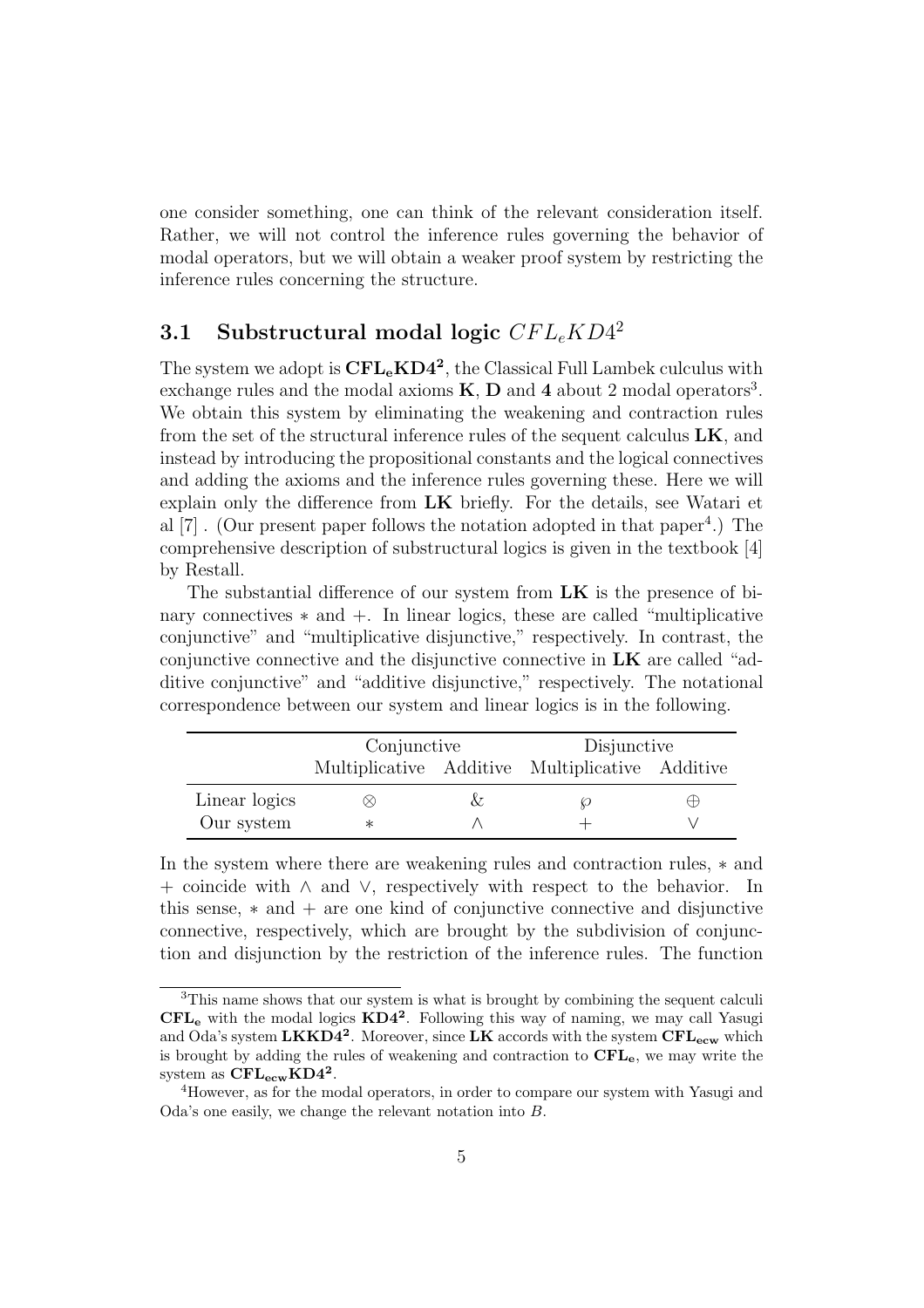of the propositional constants that is introduced newly can be understood in relation to these connectives. We will introduce new logical symbols of **CFLeKD4<sup>2</sup>**which contains these. Then we will state the axioms and the inference rules governing the behavior of these. Moreover, we will refer to the intuitive meaning carried by these new connectives and finally apply these to the puzzle in question.

The logical symbols added to the system **LK**are the propositional constants **t**, **f**, 1*W* and 2*W*, the modal operators  $B_1$  and  $B_2$  and the binary connectives *∗* and +. The propositional constants 1*W* and 2*W* are not different from the ones explained in the previous section. Modal operators *B*<sup>1</sup> and  $B_2$  are used again, but the inference rules for them is changed in accordance with the description in Watari et al.'s paper. In our system, the rules  $(B_i - K)$ ,  $(B_i - D)$  and  $(B_i - 4)$  are adopted in place of  $B_i \rightarrow B_i$  and we have seen in section 2 that they are equivalent.

The symbols **t** and **f** play a role as the unit elements such that we regard the symbols *∗* and + as binary operations on the set of formulae. That is to say, using the axioms and the inference rules described later, we can show the following. For a formula *A*,

$$
\begin{array}{l}\n\vdash \mathbf{t} * A \to A \\
\vdash \mathbf{f} + A \to A \\
\end{array}\n\begin{array}{l}\n\vdash A \to \mathbf{t} * A \\
\vdash A \to \mathbf{f} + A \\
\end{array}\n\begin{array}{l}\n\vdash A * \mathbf{t} \to A \\
\vdash A + \mathbf{f} \to A \\
\end{array}\n\begin{array}{l}\n\vdash A \to A * \mathbf{t} \\
\vdash A \to A + \mathbf{f} \\
\end{array}
$$

The same thing holds between  $\land$  and  $\top$ , and between  $\lor$  and  $\bot$ . That is to say,  $\top$  and  $\bot$  are the unit elements of  $\land$  and  $\lor$ . As in the case of  $*$  and  $+$ , the rules of weakening and contraction cannot differentiate the pair **t** and *>* and the pair **f** and *⊥*. Since in **LK**, *>* and *⊥* can be understood as a true proposition and a false one, respectively, we can think that **t** and **f** that are introduced newly are one kind of a true proposition and a false one, respectively, which are brought by the restriction of the inference rules.

The axioms and the inference rules of **CFLeKD4<sup>2</sup>** that we will use in this paper are in the following. However, here we describe only the axioms and the inference rules added to the system **LK**. As we said in the beginning of this section, the rules of weakening and contraction are eliminated from the inference rules concerning the structure. Therefore we can use only exchange rules and cut rules as the structural inference rules.

*•* Axioms

*→* **t f** *→* Γ *→* ∆*, >* Γ*, ⊥ →* ∆

*•* Inference rules

$$
\frac{\Gamma \to \Delta}{\Gamma, \mathbf{t} \to \Delta} (\mathbf{t} w) \qquad \qquad \frac{\Gamma \to \Delta}{\Gamma \to \Delta, \mathbf{f}} (\mathbf{f} w)
$$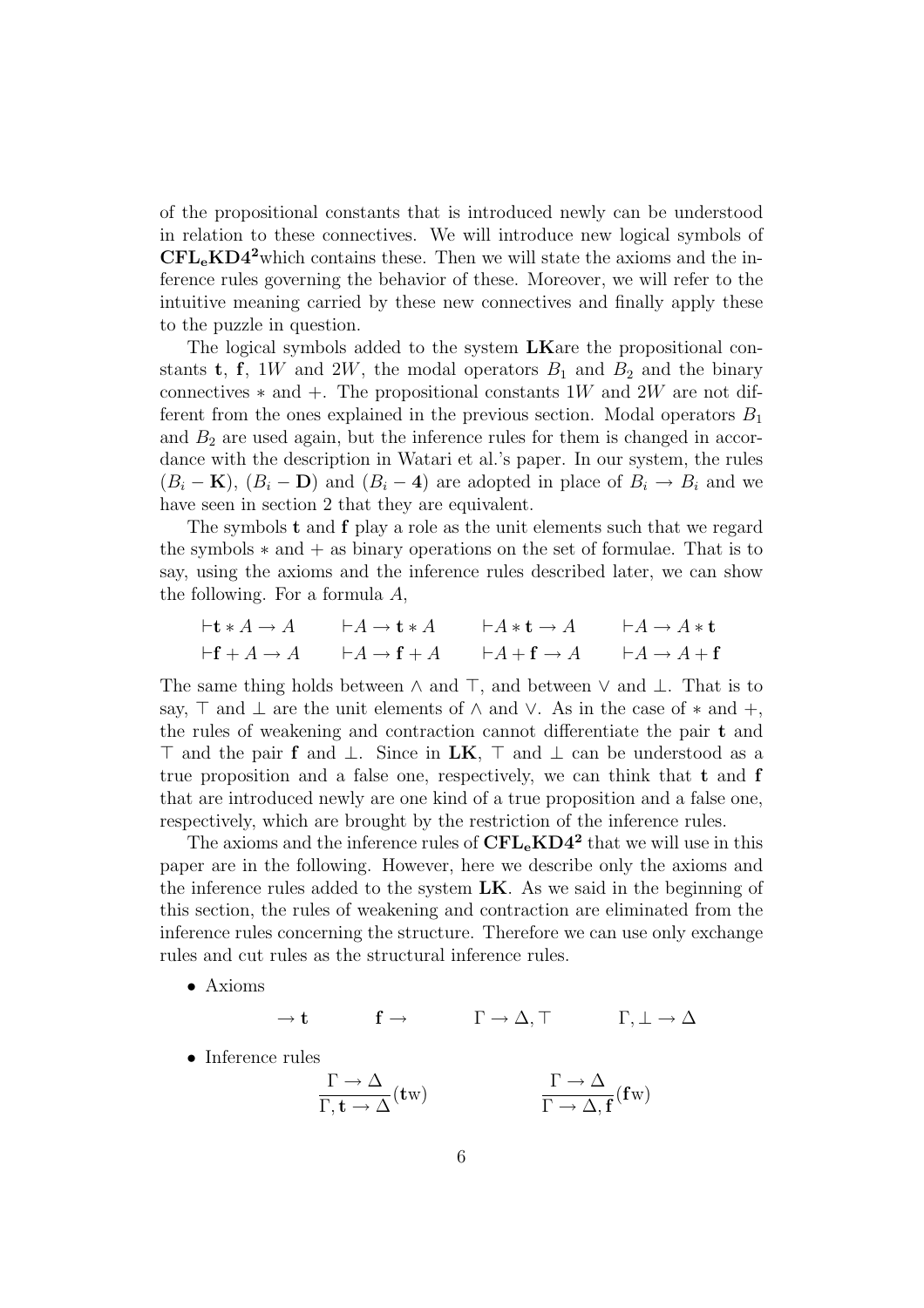$$
\frac{\Gamma, A, B \to \Delta}{\Gamma, A * B \to \Delta} (* \text{ left}) \qquad \frac{\Gamma \to A, \Delta \quad \Gamma' \to B, \Delta'}{\Gamma, \Gamma' \to A * B, \Delta, \Delta'} (* \text{ right})
$$
\n
$$
\frac{\Gamma, A \to \Delta \quad \Gamma', B \to \Delta'}{\Gamma, \Gamma', A + B \to \Delta, \Delta'} (+ \text{ left}) \qquad \frac{\Gamma \to \Delta, A, B}{\Gamma \to \Delta, A + B} (+ \text{ right})
$$
\n
$$
\frac{\Gamma \to A}{B_i \Gamma \to B_i(A)} (B_i \text{-K}) \qquad \frac{\Gamma \to}{B_i \Gamma \to} (B_i \text{-D}) \qquad \frac{B_i \Gamma \to A}{B_i \Gamma \to B_i(A)} (B_i \text{-4}) \qquad (i = 1, 2)
$$

Here the symbols *A* and *B* denote formulae, and each of the symbols Γ,  $\Gamma'$ ,  $\Delta$  and  $\Delta'$  denotes the sequence of formulae, and when  $\Gamma = A, B, \cdots$ ,  $B_i\Gamma = B_i(A), B_i(B), \cdots$ . Basically, this system depends on Watari et al.'s system, but they differ in that the inference rules concerning modal operators are relativized to each agent in order to apply them to the puzzle in question.

#### **3.2 Resource-sensitivity**

For further discussion, we describe the feature of the inference rules concerning the symbol  $+$ . As we have already said, since the symbol  $+$  is one kind of disjunctive connective, it is useful to compare with this the inference rules concerning *∨* that is also a disjunctive connective. The difference between these becomes clear, in the left rule concerning  $+$ , especially in the case where  $\Gamma = \Gamma'$  and  $\Delta = \Delta'$ .

$$
\frac{\Gamma, A \to \Delta \quad \Gamma, B \to \Delta}{\Gamma, \Gamma, A + B \to \Delta, \Delta} (+ \text{ left}) \qquad \frac{\Gamma, A \to \Delta \quad \Gamma, B \to \Delta}{\Gamma, A \vee B \to \Delta} (\vee \text{ left})
$$

In these two inferences, the premise of the inference coincides while the conclusion of the inference does not. In the left rule concerning  $+$ , two  $\Gamma$ s that are in the premise of the inference appear in the conclusion as they are, while in the left rule concerning  $\vee$ , two  $\Gamma$ s and two  $\Delta$ s are each altered into one symbol. That is to say, we can say that both differ in that one preserves the resources used in the inference while the other does not. The sensitivity of the newly introduced disjunctive connectives — of even this entire proof system — to the increase or decrease of the resources used in the inference is called "resource-sensitivity" or "resource-conciousness." That + and *∨* are given as separate disjunctive connectives is a realization of the fact that our system has a resource-sensitive feature.

Such a resource-sensitivity can be seen when we compare the right rule concerning + with the one concerning *∨*. The right rule concerning *∨* has the following two forms:

$$
\frac{\Gamma \to \Delta, A}{\Gamma \to \Delta, A \vee B} (\vee \text{ right}) \qquad \qquad \frac{\Gamma \to \Delta, B}{\Gamma \to \Delta, A \vee B} (\vee \text{ right})
$$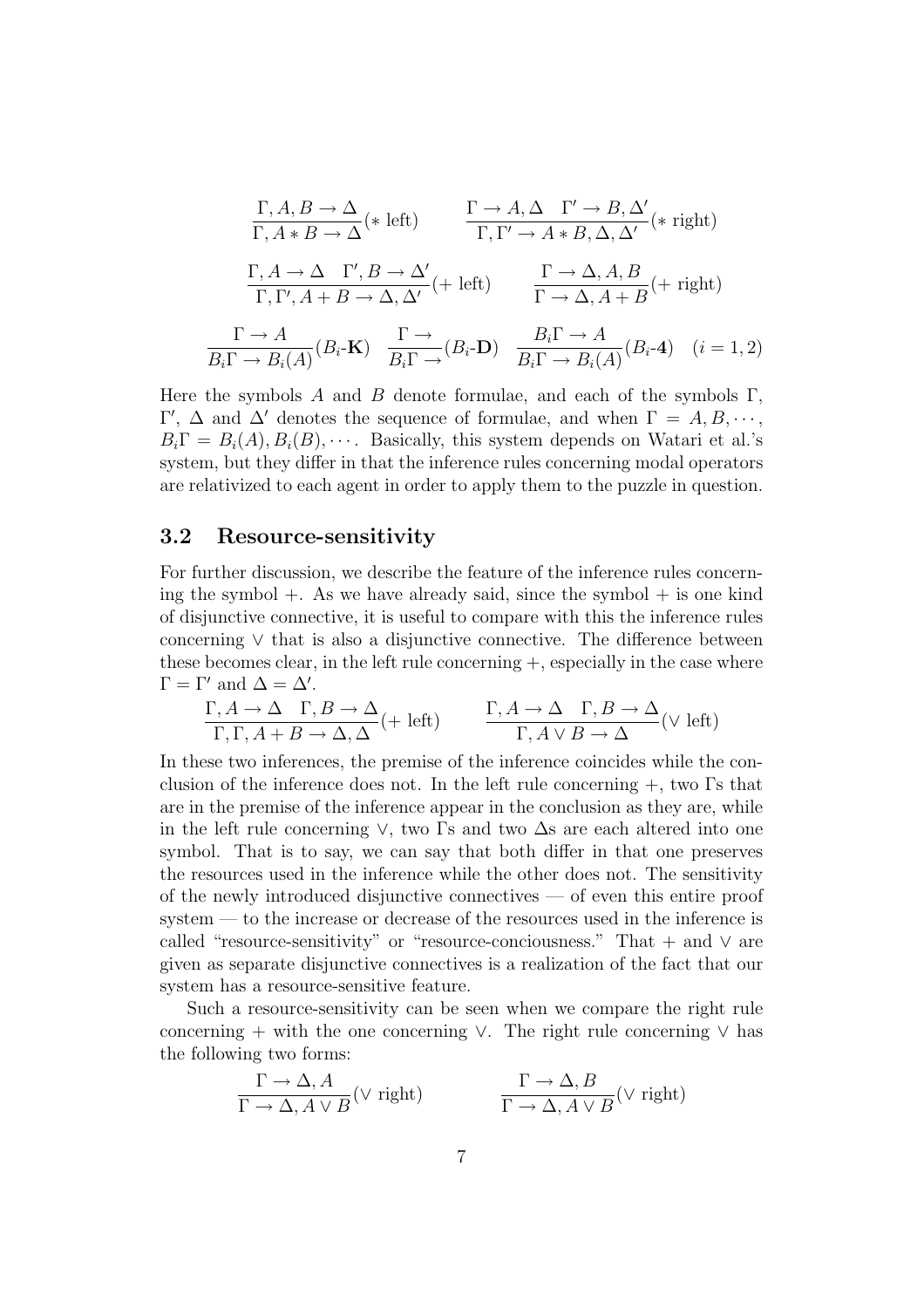In the rule of the latter form, we consider the case where  $\Delta = \Delta'$ , A.

$$
\frac{\Gamma \to \Delta', A, B}{\Gamma \to \Delta', A \lor B, B} (\lor \text{ right}) \qquad \frac{\Gamma \to \Delta', A, B}{\Gamma \to \Delta', A + B} (+ \text{ right})
$$

Again the premises in the two inferences coincide while the conclusions there do not. When we use the right rule concerning *∨*, the new symbol *B* is introduced as a disjunct in the disjunction that appears newly in the conclusion. In contrast, when we use the right rule concerning  $+$ , the symbol *B* contained in the premise is used as a disjunct in the disjunction that appears newly in the conclusion. In consequence, when we use the right rule concerning *∨*, the number of *B*s which are prepared as the resources of the inference increases, and when we use the right rule concerning  $+$ , such an increase does not happen. This fact again shows that the symbol + has the resource-sensitivity.

Since the duality that is seen between *∧* and *∨* is also seen in between *∗* and +, the symbol *∗* has the resource-sensitivity again. Since *∗* and + are a conjunctive connective and a disjunctive one that are separated from *∧* and *∨* by restricting the structural inference rules, *∗* and + can be understood as a resource-sensitive aspect potentially existing in *∧* and *∨*. By making the notions of conjunction and disjunction more fine-grained in this way, our system obtains a certain "weakness" that will be described later.

For further discussion, we would like to give the symbol  $+$  a certain meaning in a naive sense. The characterization by the inference rules certainly is one way of giving it some meaning, but we can give it a naive meaning in a different way from this. One way is to utilize the logical formula which is equivalent to  $A + B$  but does not contain  $+^5$ . Because we develop our discussion within the proof-theoretic framework, it is appropriate to use the mutual deducibility between two logical formulae as the equivalency. For example, we use the following facts:

$$
\vdash A + B \to (\neg A) \supset B \qquad \qquad \vdash (\neg A) \supset B \to A + B
$$

That is to say,  $A + B$  and  $(\neg A) \supset B$  involve the relation of mutual deducibility. Thus, since the meaning of (*¬A*) *⊃ B* is "if *A* does not hold, *B* holds," we can adopt this as the meaning of  $A + B$ . In contrast, the meaning of the proposition  $A \vee B$  containing the disjunctive connectives that is not  $+$ , is "*A* holds or *B* holds." However, in this case, we do not know whether *A*

<sup>&</sup>lt;sup>5</sup>It is possible to give a semantics by use of an appropriate algebra [7, pp. 432–434] , but since we intend to apply the logical puzzle described in the natural language to a logical system, we cannot depend on such a semantics which is quite different from the natural language.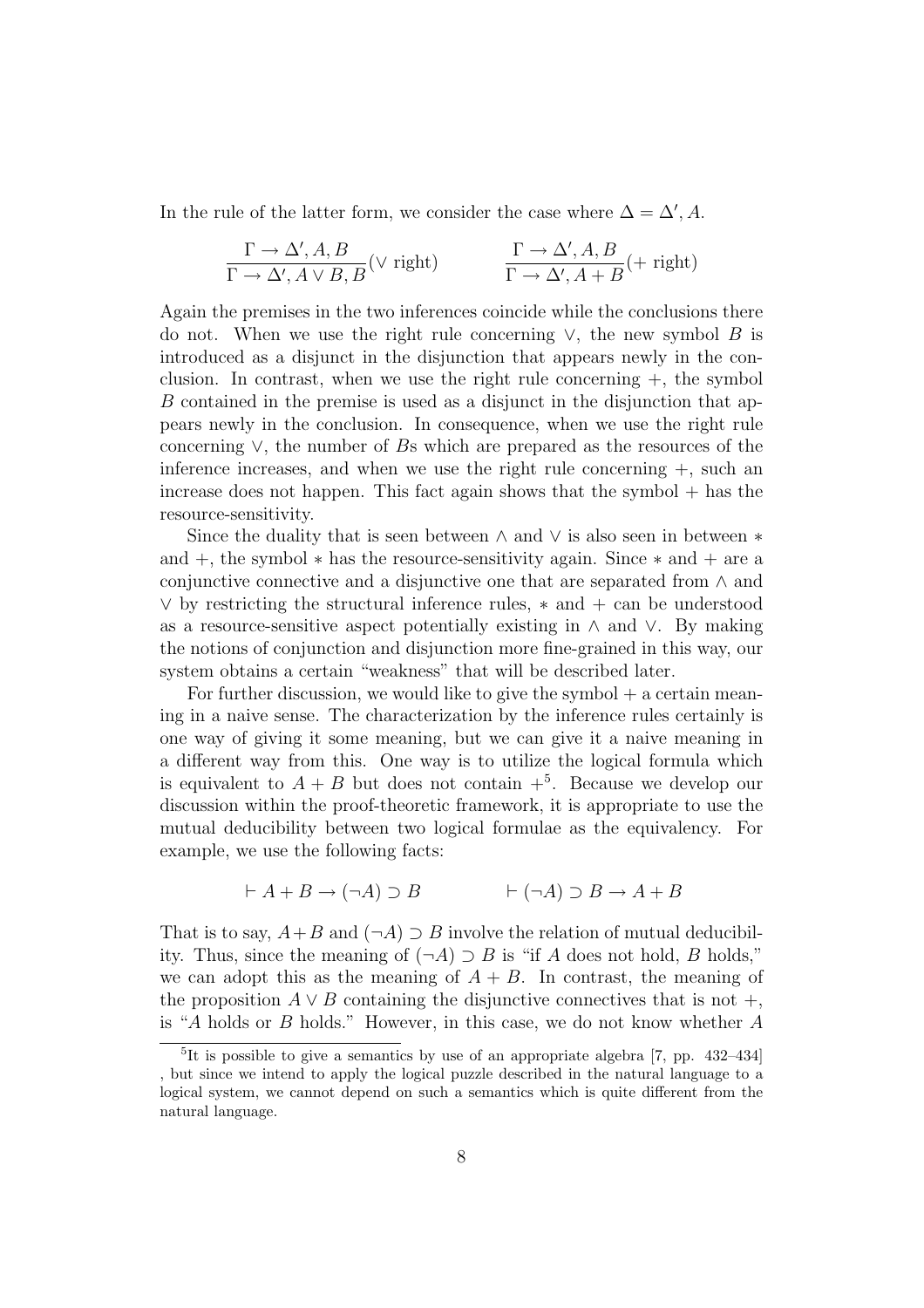holds or *B* holds [6, p. 23]. The inference rule concerning  $\vee$  reflects this consideration well. For example, if we want to deduce  $C$  from  $A \vee B$ , we must show that *C* is deduced from *A* and that *B* is deduced from *A*. That is because we do not know whether *A* holds or *B* holds. This is what the left rule concerning *∨* requires, as shown in the following.

$$
\frac{A \to C \quad B \to C}{A \lor B \to C} (\lor \text{ left})
$$

#### **3.3 Strength of our system**

Since Yasugi and Oda's system differs from our system with respect to the logical symbol, it is impossible to compare the sizes of the set of theorems easily. However, the claim that our system is a weak one in a sense can be understood from the fact that we cannot prove representative tautologies as shown in the following. For formulae *A*, *B* and *C*,

- *• A ⊃* (*B ⊃ A*)
- *• A ⊃* (*B ⊃ C*) *⊃* ((*A ⊃ B*) *⊃* (*A ⊃ C*))
- *•* (*¬A ⊃ B*) *⊃* ((*¬A ⊃ ¬B*) *⊃ A*)

For example, when we draw the proof figure by going back from the conclusion, under the situation in which we take *A*, *B* and *C* as formulae, we cannot accomplish the proof figure as in the following figure.

$$
\frac{\frac{?}{A, B \to A}}{A \to B \supset A}
$$
  

$$
\to A \supset (B \supset A)
$$

In this case, the impossibility of the use of the rule of weakening prevents us from completing the proof figure. In addition, as for the other two logical formulae, the proof figure cannot be completed, since we do not have the rule of contraction. In contrast, our system is not too weak. As in the case of  $(A \wedge B) \supseteq (A \vee B)$ , in our system, we can accomplish the proof which does not require the use of the rules of weakening and contraction in **LK**. Moreover, we can prove some logical formulae which we cannot prove in **LK** without the use of the rules of weakening and contraction, by replacing the conjunctive connective and the disjunctive connective occurring here with *∗* and +, respectively. For example, in our system we cannot prove the mutual deducibility between  $A \supset B$  and  $(\neg A) \vee B$  since it requires the use of the rules of contraction and weakening. However, the mutual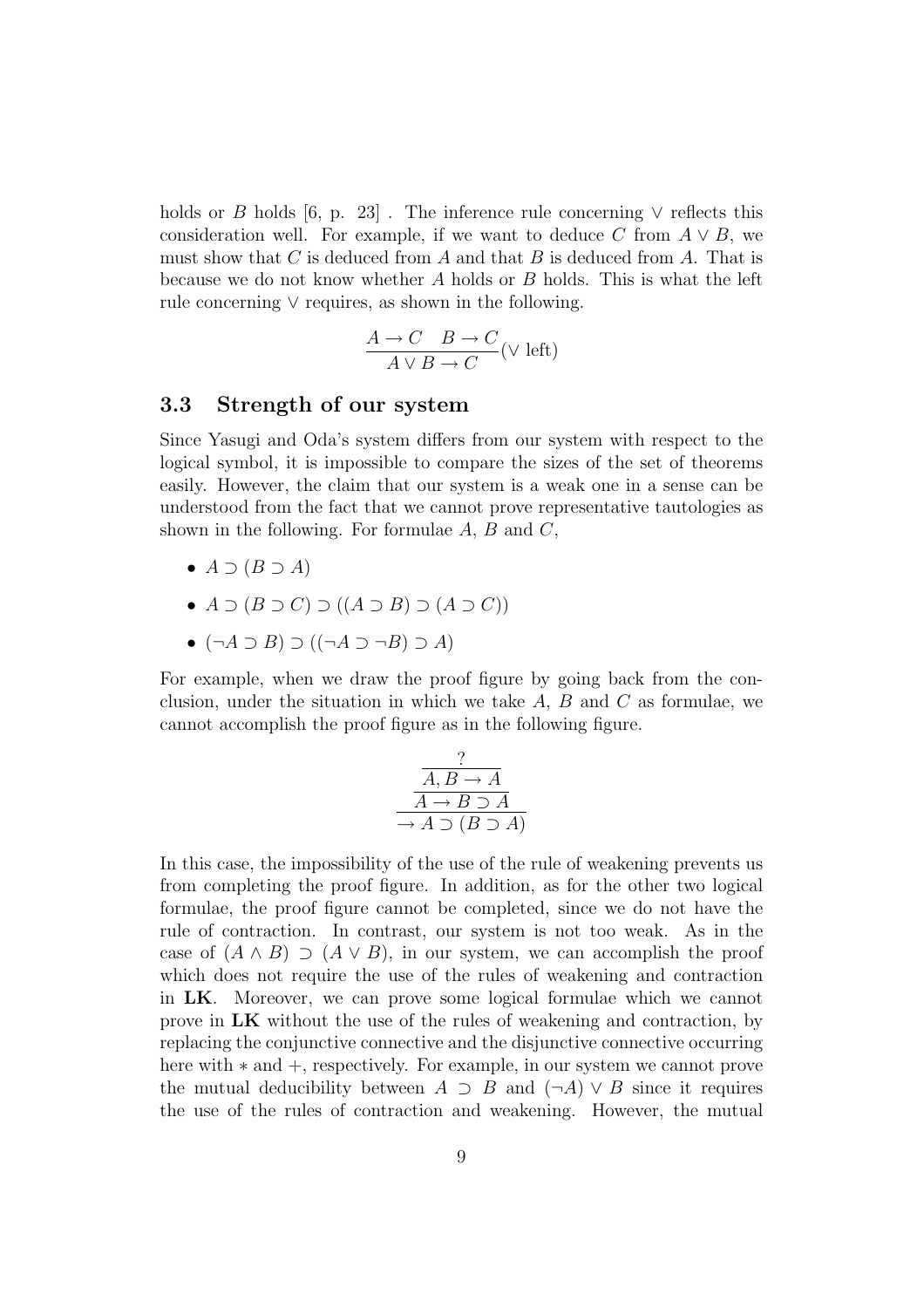deducibility holds between *A ⊃ B* and the proposition such that we replace the disjunctive connective appearing in  $(\neg A) \vee B$  with +. In addition, the law of contradiction and the law of excluded middle are its examples.

# **4 Applying** *CF LeKD*4 2 **to the puzzle**

Based on the preparation developed above, we will examine whether or not Yasugi and Oda's result holds in the system **CFLeKD4<sup>2</sup>** . In particular, our examination consists in the question of whether or not we can prove that  $B_2(2W)$  is deduced from  $\Gamma'_2$  the set of sentences describing the agent2's belief after she hears the agent1's answer to the observer. That is to say, what matters is whether or not we can draw the proof figure leading to the sequent  $\Gamma_2' \to B_2(2W)$ . We construct the proof figure by going back from the conclusion. The following figure is an example of the ones constructed in this way.

$$
\begin{array}{c|c}\n & \frac{2}{1 \text{W} \to 2 \text{W, 1W}} & \frac{2}{2 \text{W} \to 2 \text{W, 1W}} \\
 & \frac{1 \text{W} \to 2 \text{W, 1W}}{1 \text{W} \times 2 \text{W, 1W}} & \frac{2 \text{W} \to 2 \text{W, 1W}}{2 \text{W, 1W}} \\
 & \frac{2 \text{W} \to 2 \text{W}}{1 \text{W} \times 2 \text{W, 1W}} & \frac{B_1 (1 \text{W} \lor 2 \text{W}), B_1 (\neg 2 \text{W}) \to B_1 (1 \text{W})}{B_1 (1 \text{W} \lor 2 \text{W}), B_1 (\neg 2 \text{W}) \to B_1 (1 \text{W})} \\
 & \frac{B_1 (1 \text{W} \lor 2 \text{W}), B_1 (1 \text{W}), B_1 (\neg 2 \text{W}) \to B_1 (1 \text{W})}{B_1 (1 \text{W} \lor 2 \text{W}), B_1 (\neg 1 \text{W}), B_2 (\neg 2 \text{W} \to B_1 (\neg 2 \text{W})) \to B_2 2 \text{W}}\n\end{array}
$$

Yasugi and Oda [8, p. 155] pay attention to the fact that the restricted elements of  $\Gamma_2'$  are sufficient in order to obtain the required figure. Accordingly, we set the necessary elements in the bottom of the figure. As seen in the top of the proof, since we do not have the rule of weakening, we cannot complete this proof figure. Of course, because there are infinitely many ways of drawing the proof figure, we must discuss this matter by preparing the appropriate semantics in order to verify that we cannot prove the relevant matter without the use of the rule of weakening, but we will leave this to further study. Rather, we note the following fact. That is to say, if the symbol *∨* appearing in the formula  $B_2(B_1(1W \vee 2W))$  contained in the bottom of the figure is the symbol  $+$ , we can accomplish the proof.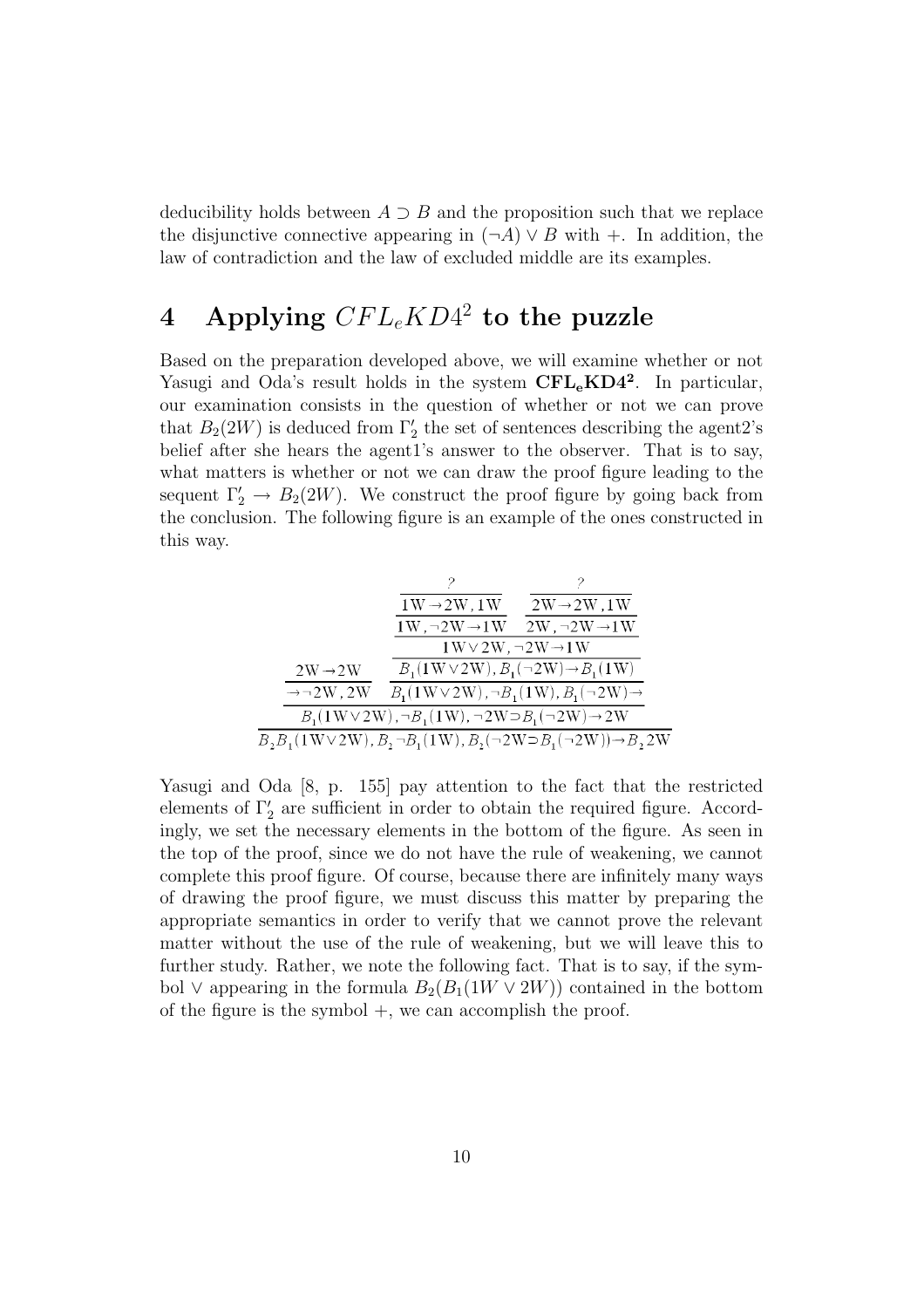| $2W \rightarrow 2W$                                                                     |
|-----------------------------------------------------------------------------------------|
| $1 \text{W} \rightarrow 1 \text{W}$ $2 \text{W}$ , $\neg 2 \text{W} \rightarrow$        |
| $1W+2W. \neg 2W \rightarrow 1W$                                                         |
| $B_1(1W+2W), B_1(\neg 2W) \rightarrow B_1(1W)$                                          |
|                                                                                         |
| $B_2B_1(1W+2W), B_2\neg B_1(1W), B_2(\neg 2W \supset B_1(\neg 2W)) \rightarrow B_2(2W)$ |

We have so far described the two kinds of disjunctive connectives, but we have said little things about the question of how we make these two disjunctive connectives distinguished with respect to the use in relation to the ordinary language. Since  $\Gamma'_2$  is what we take over from Yasugi and Oda's previous study, with respect to this element there may be a portion which should be re-described by use of the logical symbol of substructural logics. Now is it correct to replace the disjunctive connectives appearing in the formula  $B_2(B_1(1W \vee 2W))$  that is an element of  $\Gamma_2'$ ? Do we obtain a certain method for the examination of the correctness in question?

What we encounter here is the problem concerning the correspondence between the formal language and the natural language. Ideally, when we are given a sentence containing a disjunction in the ordinary language, it would be good to have a method for determining whether we should write the disjunction as *∨* or as +. We gave naive meanings to sentences containing + or *∨*. That is to say, we showed the possibility that we read *A ∨ B* as "*A* hold or *B* holds (but we do not know whether either holds.)" and read  $A + B$  as "If *A* does not hold, *B* holds." However, this translation seems to be rather weak as a method for the classification of the disjunctive sentences. That is because it seems difficult to avoid the criticism that these two meaning characterization eventually says the same thing. Some people cannot recognize the difference between these two meanings of the disjunctions, by inferring "*A* holds or *B* holds, and if *A* does not hold, it is natural that *B* holds" and "suppose that if *A* does not hold, then *B* holds; *A* holds or *A* does not hold; if *A* holds, we can say that *A* hold or *B* holds; even if *A* does not hold, because we can deduce that *B* holds from the supposition, again we can say that *A* holds or *B* holds." Since there is no strange point in the inference of this person, the problem consists in the meaning given in English to the disjunctive connectives. We need further examination on this point.

### **5 On the axiom D**

In this section, we will give our own opinion to the modal axiom **D**. We have added the inference rules corresponding to the axioms **K**, **D** and **4** to the sequent calculus  $\mathbf{CFL}_{e}$ . The axiom **D** corresponding to the rule  $B_i$ -**D** is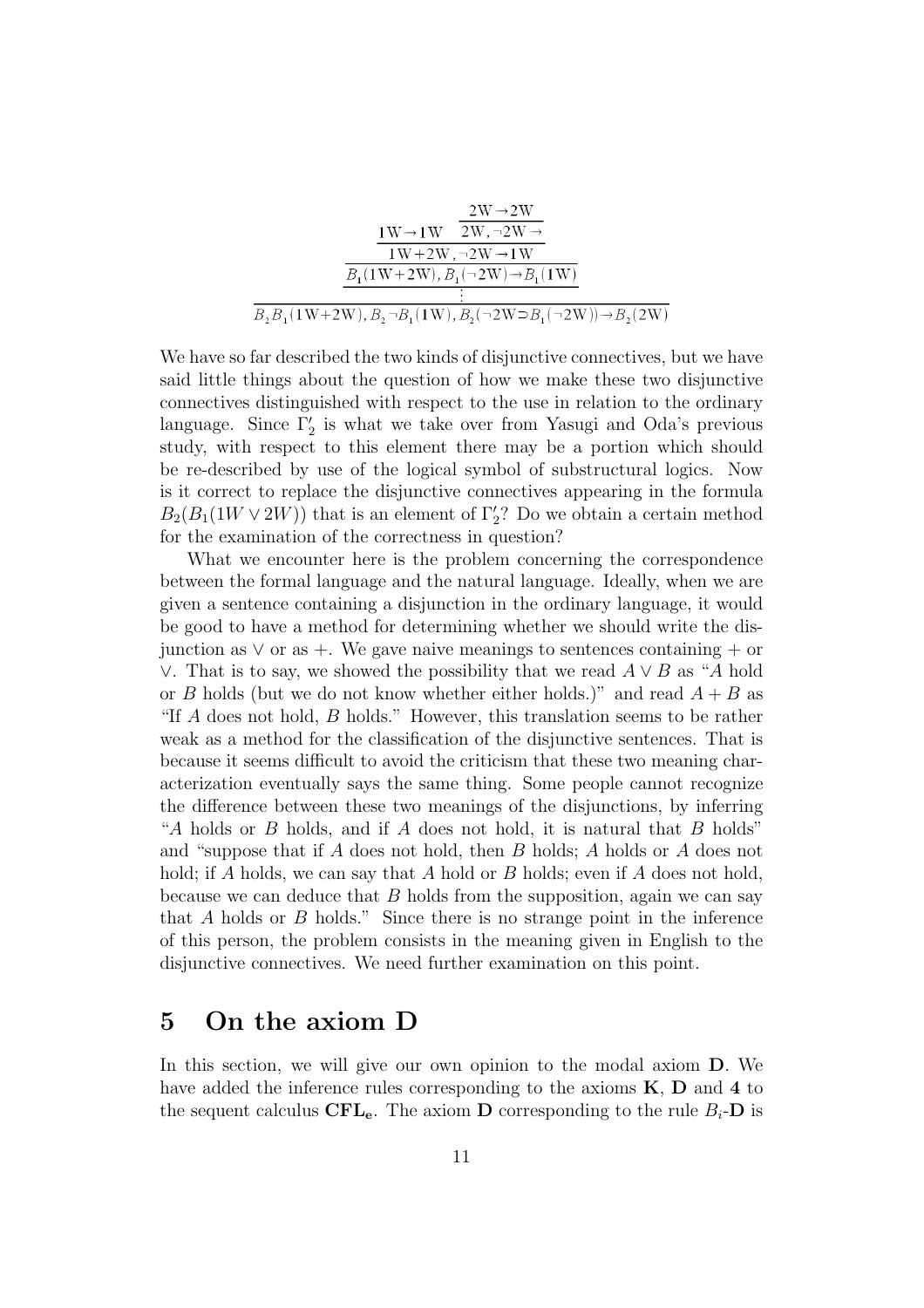$B_i(A) \supset \neg B_i(\neg A)$  where A is a formula. There are other ways for describing the axiom **D**. For example, one of the ways is to state  $\neg B_i(A \land \neg A)$ . The axiom **D** is originally what is introduced in order to express the deontic modality, but because we use  $B_i$  as an operator for the expression of the belief, the axiom of the latter form means "It is not believed that *A* and not  $A$ ," that is, "No contradiction is believed." We call the former  $D_1$ and the latter  $D_2$ . In the system LK with the rule  $B_i$ -K, using the rules of contraction and weakening, we can prove that  $D_1$  and  $D_2$  involve the relation of mutual deducibility. However, in  $\mathbf{CFL}_{\mathbf{e}}$  with  $B_i$ -**K**, these two deductions fail. Therefore, we cannot identify  $D_1$  with  $D_2$ .

In **CFLe**, the notion of disjunction is divided into two ones, so that two operations "*∨*" and "+" occur. In addition, "*⊥*" and "**f** " are introduced as each unit element of these two operations, respectively. In the system containing the rules of weakening and contraction, as in **LK**, these two can be identified and we can regard these as propositional constants expressing any inconsistent proposition. Moreover, In **CFLe**, the notion of conjunction is also divided into two ones, so that two operations "*∧*" and "*∗*" occur. Therefore if we take **CFL<sup>e</sup>** as the basis of a proof system, this means that we have much more ways for the expressions of inconsistent propositions. If the proposition "No contradiction is believed" is a meaning of the axiom **D**, the following will work as candidates of the expressions.

- $\mathbf{D}_1 : B_i(A) \supset \neg B_i(\neg A)$
- $D_2$  :  $\neg B_i(A \land \neg A)$
- *•* **D<sup>3</sup>** : *¬Bi*(*⊥*)
- $D_4$  :  $\neg B_i(f)$
- $D_5$  :  $\neg B_i(A * \neg A)$

The first two are  $D_1$  and  $D_2$  which has already mentioned.  $D_3$ ,  $D_4$  and  $D_5$ are what can be obtained by replacing an inconsistent proposition in **D<sup>2</sup>** with other expressions. We cannot identify any two of these. That is because the deducibility holding between these in the system  $\mathbf{CFL}_{\mathbf{e}}$  with the rule  $B_i$ **-K** is given in the following.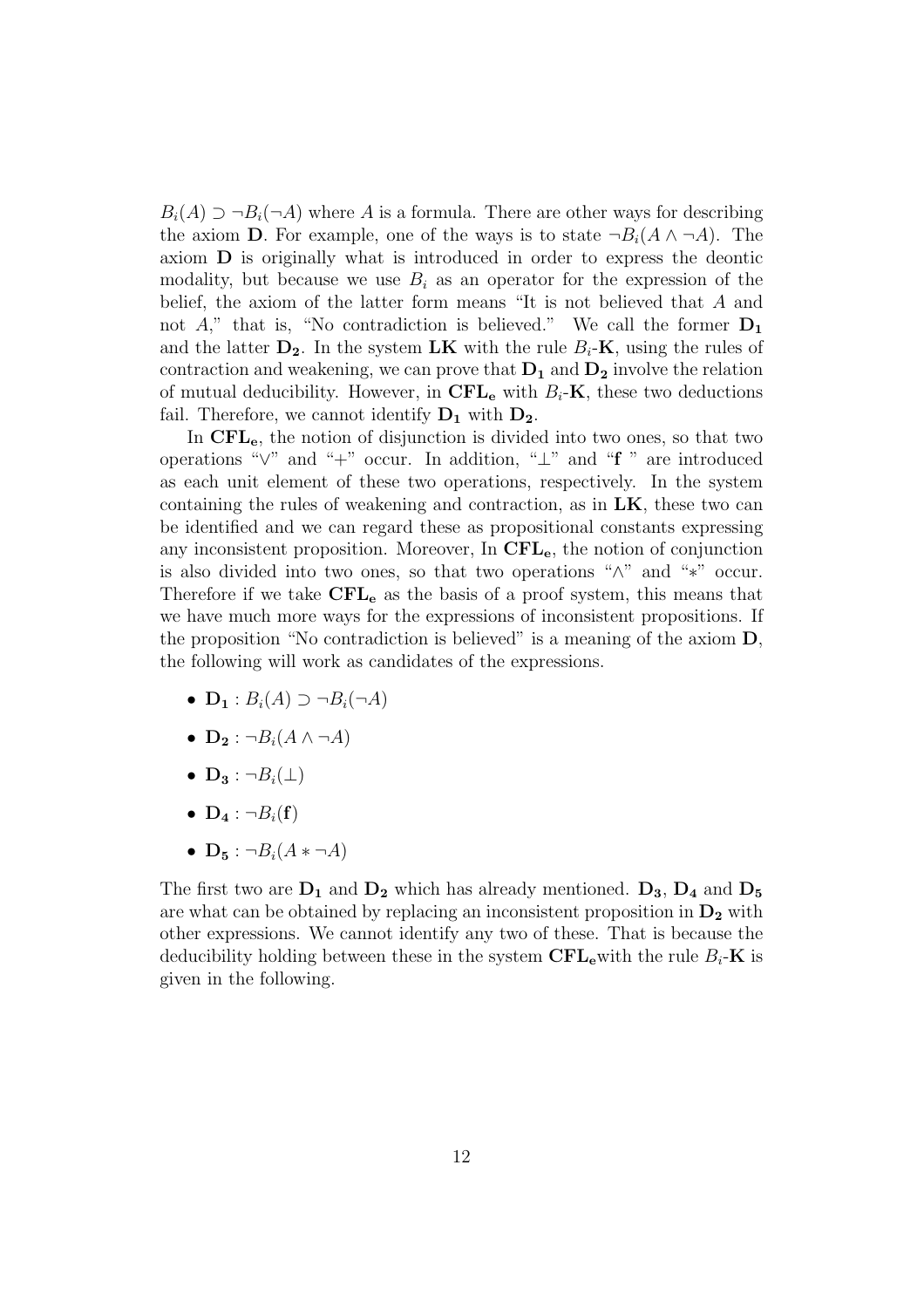

In  $LK$  with  $B_i$ - $K$ , all of these involve the relation of mutual deducibility, but in **CFL<sup>e</sup>** we would be able to choose any one of these expressions. We have adopted  $D_1$ , which corresponds to  $B_i$ - $D$  well. We have no idea of which expression can denote the content of the sentence "No contradiction is believed" in the best way. Since the axiom **D** is introduced as one of requirements satisfied by the belief or the obligation, we may say that the fact that such diverse formulations are possible means that the use of substructurized logics works as help for understanding the notions of belief and obligation. Here what becomes important again is the correspondence between the natural language and the formal language that has been mentioned in the previous section. Do we refer to the multiplicative conjunction or the additive conjunction of a sentence and its denial by the word "contradiction"? The problem of such a correspondence exists in the foundation of our inquiry, and it is this that makes the expressions of the axioms diverse.

### **6 Summary**

We have recapitulated "the two wise girls puzzle" and Yasugi and Oda's approach to it. Next, we have introduced the system of modal substructurized logics involving the resource-sensitive property, and using this system, we have shown that there is a doubtful point as to the solvability of the puzzle established by Yasugi and  $Oda<sup>6</sup>$ . Finally, we have pointed out that we can solve the puzzle in the introduced system of substructurized logics, depending on how we establish the correspondence between the connectives inherent to such logics and the counterparts of the ordinary language. In consequence, we have confirmed that the correspondence between substructurized logics and the ordinary language is important. Such an importance as regards the

 ${}^{6}$ The epistemic system introduced in Sadrzadeh<sup>[5]</sup> to analyze the muddy children paradox will provide different solutions to the wise girls puzzle of Yasugi and Oda.